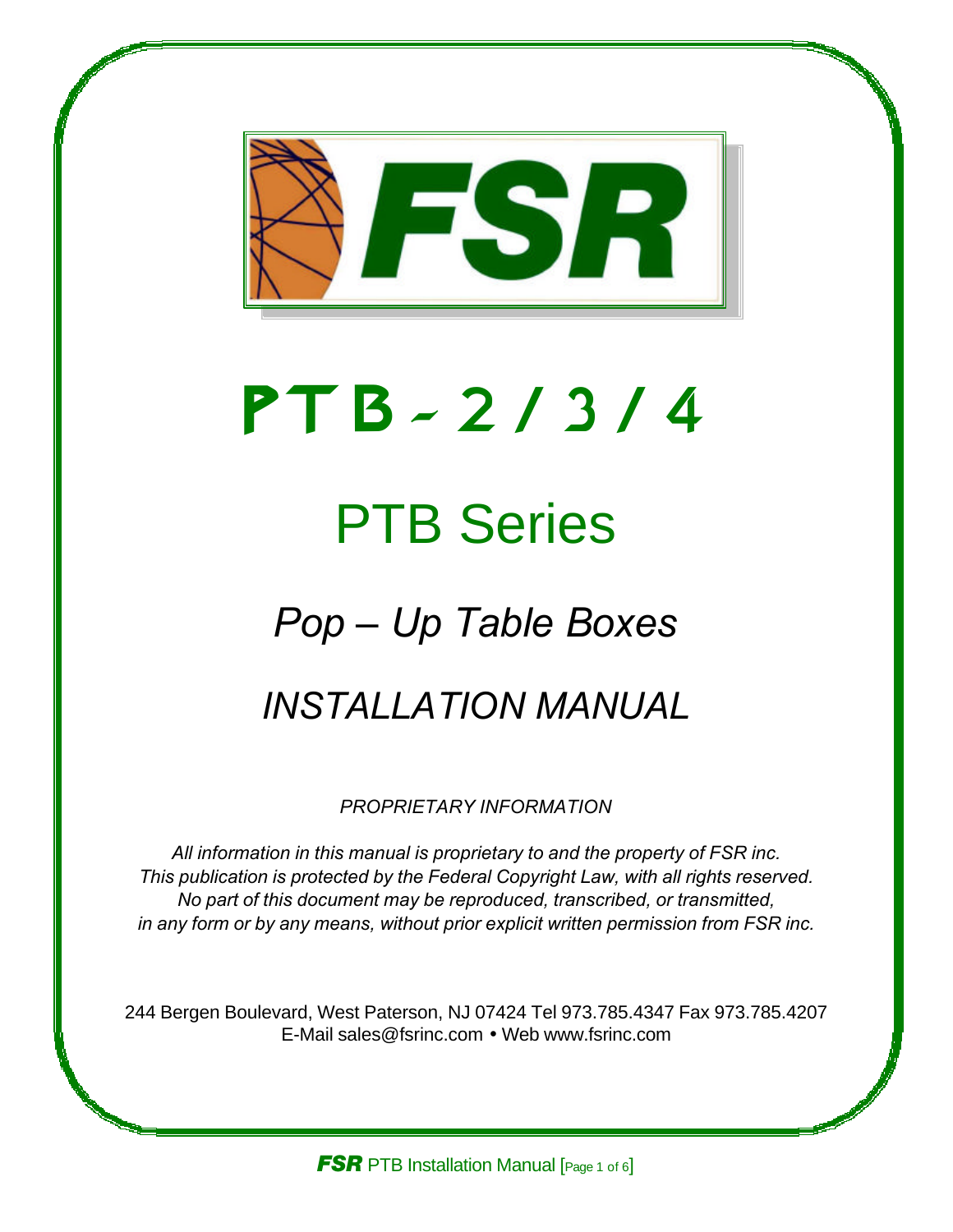## *FSR* PTB SERIES POP-UP TABLE BOXES

## Installation and Operating Instructions

The PTB series "Pop Up" Table Boxes provide a roomy interior space as well as the ability to retract, flush to the tabletop, when not in use. Access by the user is effortless via a simple "push-push" activation. The flush mounting provides a flat working surface when the unit is closed and not in use. Solid construction and ease of installation make this durable table box a compliment to any conference room or office environment.



## *Initial Setup and Preparation*

### **The PTB is mounted from the top of the table as shown in Fig. 1**

A drawing (Fig. 6) is provided for cutting the opening and routing the "rabbet" on the table. Consideration should be given to placement and position to ensure the most functional orientation and user convenience.

The open PTB should be placed on a protective pad as close as possible to the table opening for ease of wiring.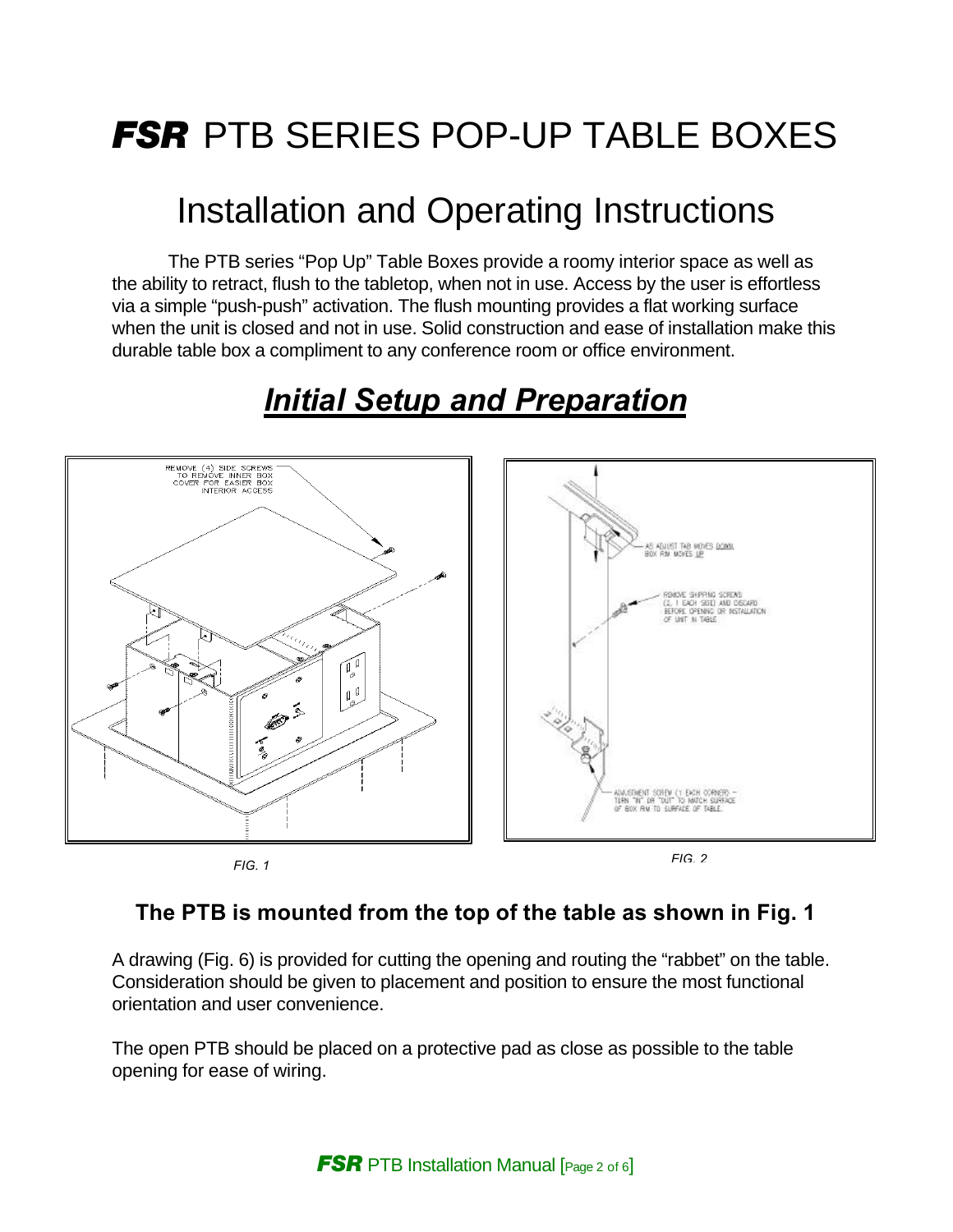Remove the shipping screws (2) completely and store in a safe place (Fig. 2).

Push down on tabletop box to release and access the connector panel. (Fig 1). The connector panel chassis will automatically ascend from the outer assembly and expose the connector plate openings for wiring and mounting the connector plates (not supplied). This customer-supplied plate must not contain high voltage. This space is designed for CLASS 2 devices only.

Remove the inner box cover side screws (4) (Fig. 1) to allow access to the PTB interior for wiring.

Cabling is inserted through the cut opening from the bottom of the table and into interior of the table box. There is a separate compartment with a duplex outlet for 117 VAC service entry ONLY. Be certain to isolate high and low voltage cabling per local electrical codes. Allow enough slack in the cable runs to ensure free and full travel of the box while opening and closing. Use tie-wraps as shown in Fig. 4 to limit strain and pinching. Open and close the box to confirm adequate clearance.



## **PTB Mounting Procedure**

FIG. 3 FIG. 4

The PTB series table thickness range is from  $\frac{3}{4}$ " to 4". Adjustments are provided to accommodate a wide range of table thickness.

Insert the PTB into the table opening and push the housing into the rabbet until the top and surrounding rim are inside the rabbet. Adjust the four rim height adjustment screws (Fig. 2) to 1/64" above the table surface. (Final tightening of the locking clamps will pull the table in later steps)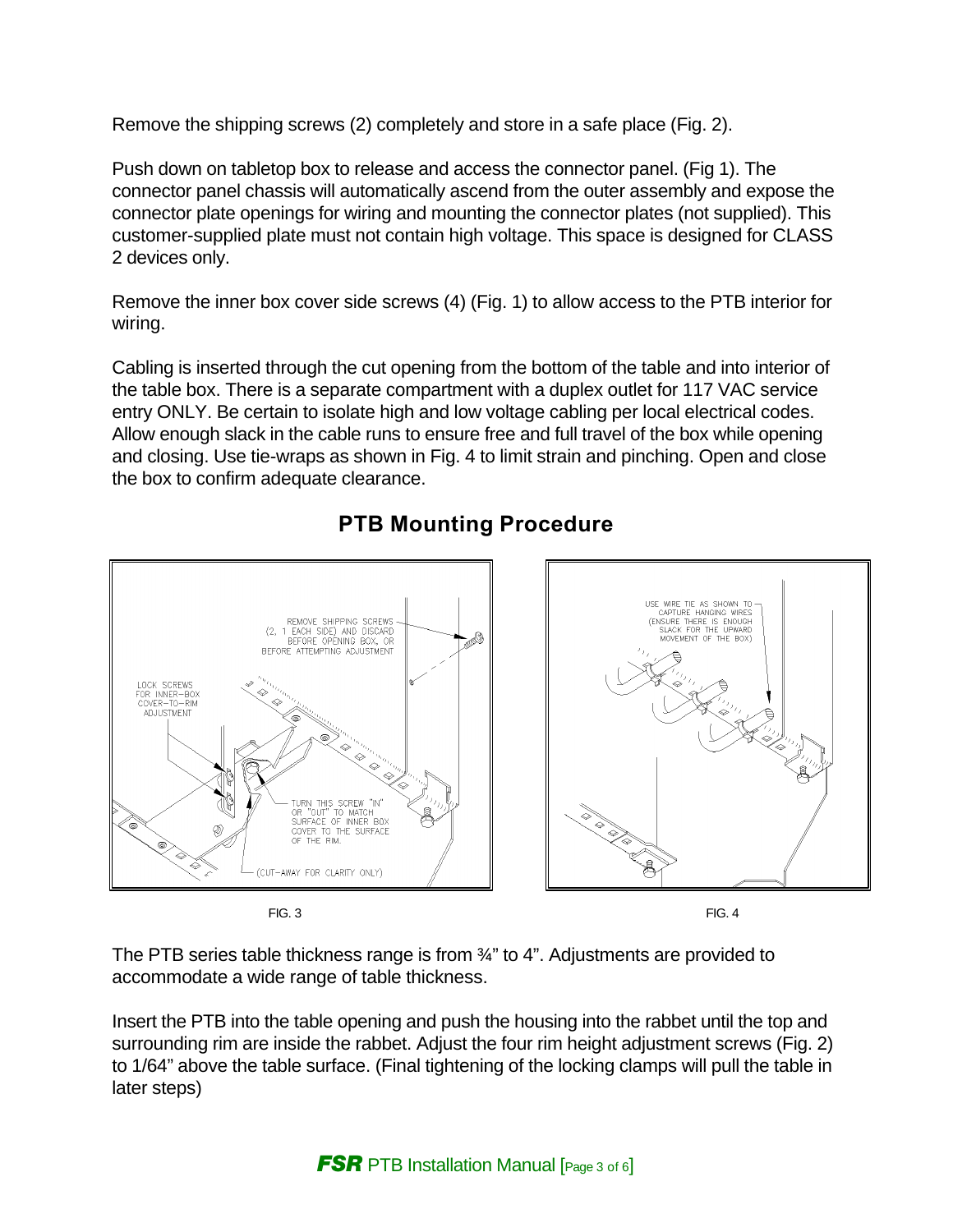The inner box cover, to outer rim height adjustment screws are factory set and should not require any adjustment. If adjustment does become necessary, loosen the two lock screws (Fig 3) and turn the adjusting screw to raise and lower the surface of the inner box cover with respect to the surface of the rim. Retighten the two lock screws (Fig. 3) to secure the adjustment position.

After height adjustments are completed install and tighten the locking clamps (2) as shown in Fig. 5 to lock the PTB into place.

There is a factory installed duplex outlet provided for local 117 VAC power at the PTB faceplate. The 8' AC cord can be plugged into a 117 VAC outlet close to the PTB housing.

The PTB's power cord is the main-disconnect device. The power socket / outlet should be installed near the table box and should be easily accessible. The PTB's are designed to operate in a maximum recommended ambient temperature (TMRA) of 45 $\degree$  C (113 $\degree$  F).



FIG. 5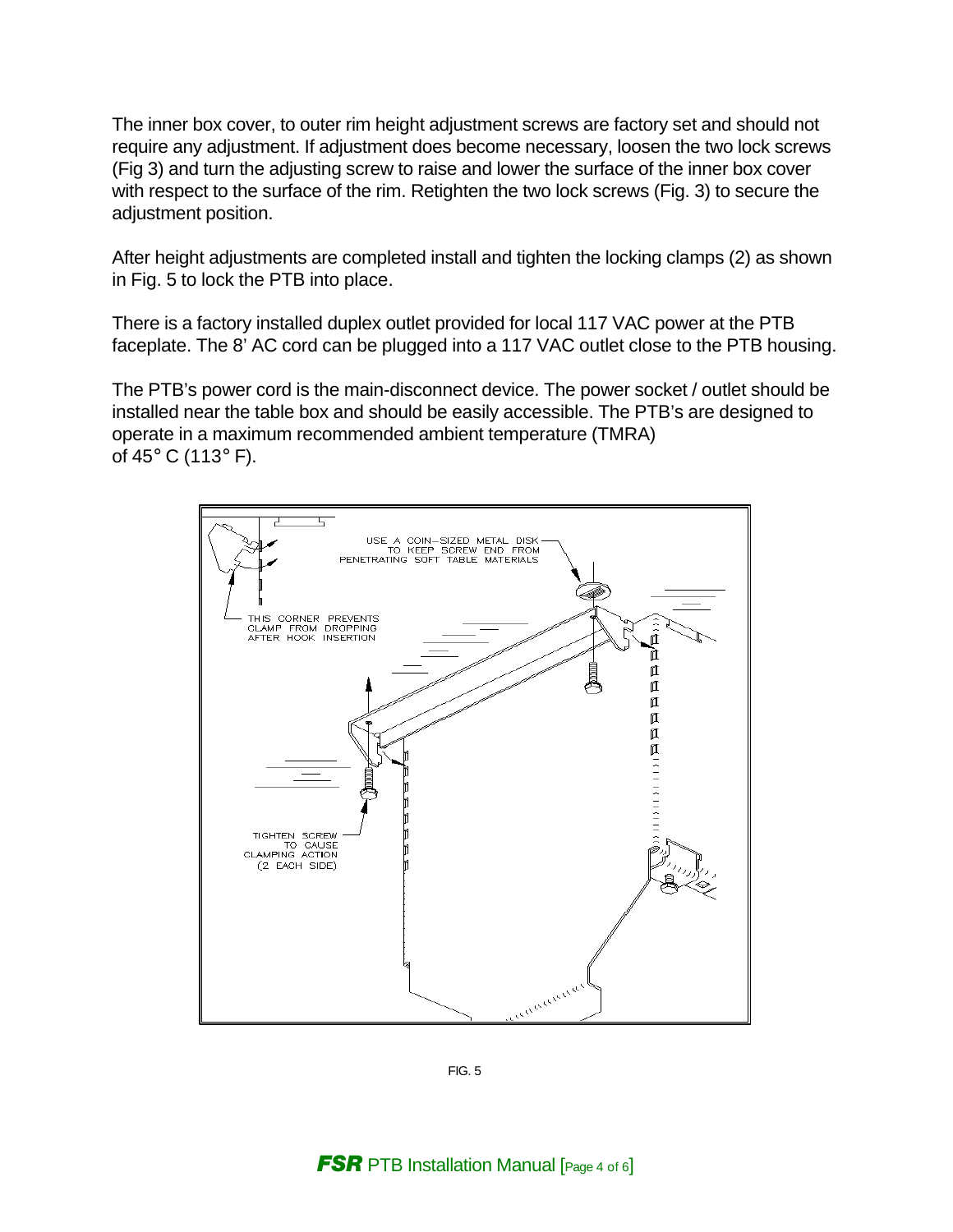